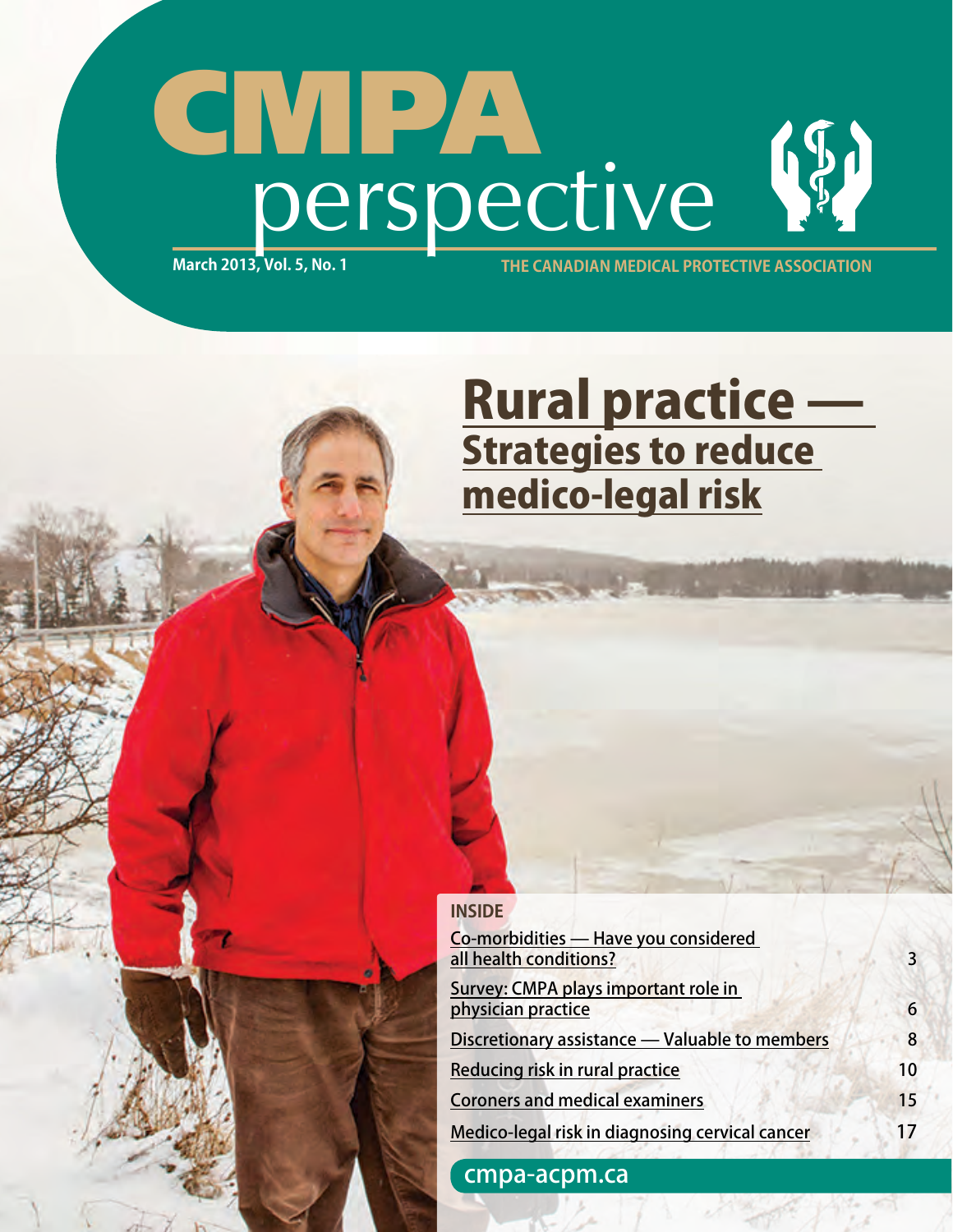### <span id="page-1-0"></span>**FEATURE**

### Rural practice — Strategies to reduce medico-legal risk

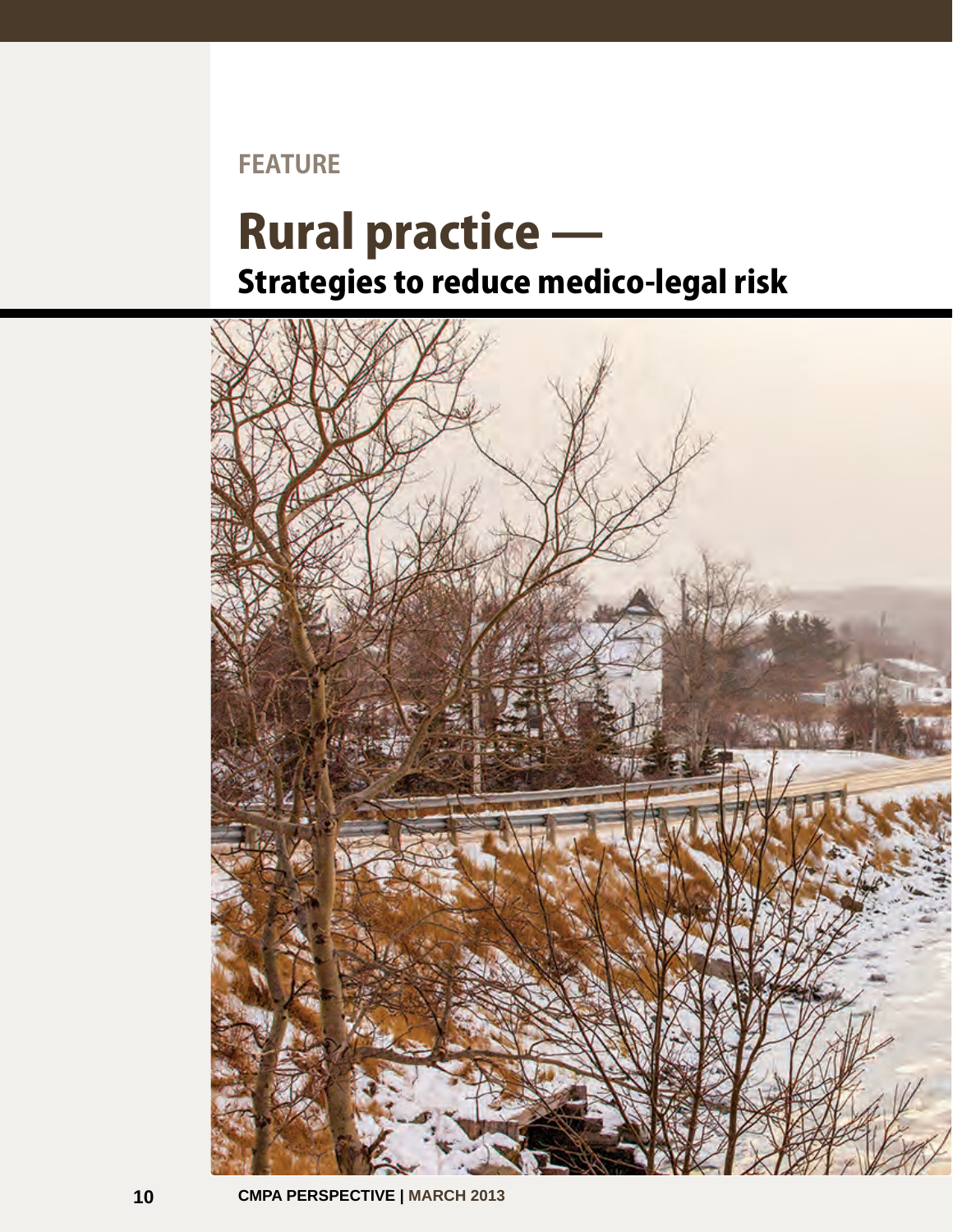Rural physicians deliver a wide spectrum of care to the sparsely populated regions of Canada and need to be aware of specific issues that can generate medico-legal risk in their practice.

While the majority of Canadians live in urban centres, more than 31% of the Canadian population lives in rural areas — an estimated 9 million people. Communities of fewer than 10,000 people account for 22% of the rural population and are served by 10% of the physician population.<sup>1</sup>

The conditions in which Canadian rural physicians practise depends very much on remoteness or proximity to urban centres, health facilities, and staff. While some rural physicians may live within an hour or two of a major city and large health centre, others may practise in communities that are many hours away by land or air.

Some of the medico-legal implications that must be considered by rural physicians revolve around access, including delays in transfers or referrals to specialists. The availability of resources remains the most challenging aspect of rural healthcare delivery. Whether healthcare human resources, equipment, or facilities, physicians who practise in rural settings are called upon to overcome demanding realities.

### **Distance, travel, and resources**

For many rural doctors, one of the main issues is accommodating their patient population within the constraints created by time, distance, and resources.

When time is of the essence, transferring a critically ill patient to a tertiary care centre can be challenging. Rural physicians may be concerned with the medico-legal implications of these transfers, particularly if resource limitations, distance, or inclement weather create unforeseen delays. Meeting the standard of care in such circumstances doesn't imply providing specialized care beyond a physician's knowledge and experience. The courts have stated they expect physicians to practise in the manner expected of a normal prudent practitioner of similar training and standing in similar circumstances.<sup>2</sup> In treating any acutely ill patient, physicians practising in a rural setting should continue to provide care to the best of their ability, and initiate the transfer process. While awaiting transfer, the physician may wish to access consultation services over the telephone to obtain advice regarding concurrent treatments. All efforts in obtaining the transfer and phone consultation should be documented in the patient's medical record. The copy of relevant information



Dr. Andrew Lynk is Chief of Pediatrics, Cape Breton District Health Authority in Sydney, Nova Scotia. He is also President-Elect of the Canadian Paediatric Society.

### **What are the major**  challenges and considerations **for physicians practising in rural Canada?**

from the record should be provided as part of the transfer, ensuring that the receiving centre can initiate prompt treatment. Having pre-established protocols with hospitals will contribute to the effective transfer of patients.

The use of telemedicine to deliver healthcare is seen by many as particularly suitable to address the needs of physicians and patients in rural and remote communities. When determining whether to use telemedicine in a patient's treatment, physicians should first consider the patient's condition.

Telemedicine may be appropriate in many different situations, including delivery of routine or elective procedures and examinations, as well as urgent cases. In some circumstances however, where there is an unusually high level of risk or a hands-on physical examination of the patient is more suitable, physicians should consider whether telemedicine is **the best option.**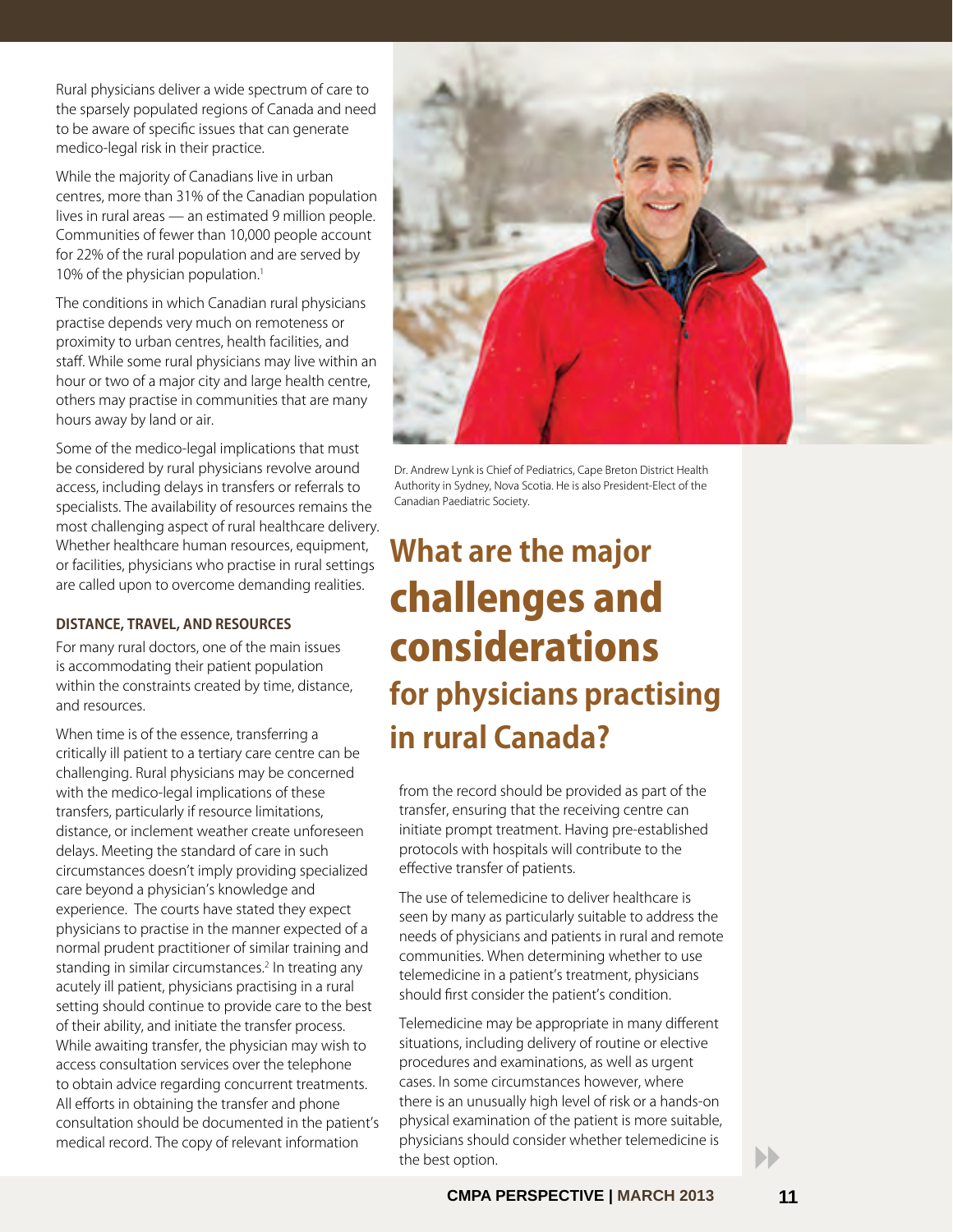Telemedicine also carries medico-legal challenges that physicians should be aware of including licensing requirements and the need to keep patient information private and secure. As there is no national framework for telemedicine, the licensing requirements for physicians vary for each province and territory. Physicians must therefore be familiar with the requirements of each province

**More detailed information on the medico-legal considerations of using telemedicine is available on the CMPA website.**

and territory in which they practise and their patients reside. When providing telemedicine services across provinces and territories, physicians will want to take appropriate steps to keep patients' personal health information confidential and comply with the privacy legislation applicable in each jurisdiction.

### **Healthcare human resources in rural settings**

While human resources within the healthcare sector is a key issue, in rural settings the issue is magnified considerably. Finding someone to step into a rural practice, even for a short period of time, is difficult. Physicians in rural settings may also be called upon to work extended hours, given the limited availability of other physicians. The availability of other healthcare providers who are essential to support quality patient care can also be challenging. Management of available healthcare human resources entails proper planning, professional development, and retention strategies. Appropriate management of human resources will help reduce medico-legal risk.

These stressful conditions may give rise to a physician's personal fatigue or other health conditions. This in turn may increase the clinical risks for patients and the associated medico-legal risks for the physician. Regulatory authorities (Colleges) and courts generally expect physicians to be aware of their capacity and fitness to provide competent clinical care. The CMPA addresses the [issue of physician fatigue in the article "The new](http://www.cmpa-acpm.ca/cmpapd04/docs/resource_files/perspective/2012/03/com_p1203_14-e.cfm)  realities of medical care."

For many rural physicians taking a day off or an annual vacation depends on the availability of professional back-ups or locums. Coordination and communication are key to smooth transitions, referrals, and follow-up.

When a rural physician is transferring care to a locum or other professional within the community due to a vacation or other planned absence, attention to detail is required in communicating and documenting patient care, particularly for those patients who have specific or more urgent medical needs.

Detailed information about the case, history of the patient, and most recent medical condition and observations should be included in the documentation. The record should be clear, legible, comprehensive, and include as much information for the receiving physician as possible.

Another aspect of healthcare human resources that takes on additional importance in remote and rural communities relates to professional networks and medical advancements. Rural physicians may at times feel isolated from physician colleagues and will likely need to create opportunities for professional development not only for themselves, but also for members of their staff. Attending conferences periodically or engaging in online learning activities may help to support the need to remain current. Peer-to-peer learning between rural physicians should be encouraged, as it allows colleagues in similar circumstances to learn about and better address the challenges of practice.

Physicians in rural and remote communities frequently rely on other healthcare professionals when treating patients. Nurse practitioners and registered nurses with extended training have long been an integral part of healthcare human resources in northern Canada, often working semi-autonomously in communities that only have a visiting doctor.

Interprofessional care brings many benefits, including giving patients greater access to a range of skills and knowledge. It also, however, places greater emphasis on the need for effective, clear, and timely communication between physicians and other healthcare professionals. The CMPA article "The new reality: Expanding scopes of [practice" provides details on how to achieve good](http://www.cmpa-acpm.ca/cmpapd04/docs/member_assistance/more/com_p1001_3-e.cfm) communication. Physicians should also be aware of the unique liability risks associated with this model of healthcare delivery. As discussed in the CMPA publication, [Collaborative care: A medical liability](http://www.cmpa-acpm.ca/cmpapd04/docs/submissions_papers/com_collaborative_care-e.cfm)  perspective, these risks can be mitigated when all health professionals have adequate liability protection and when the roles and expectations of each health professional are delineated.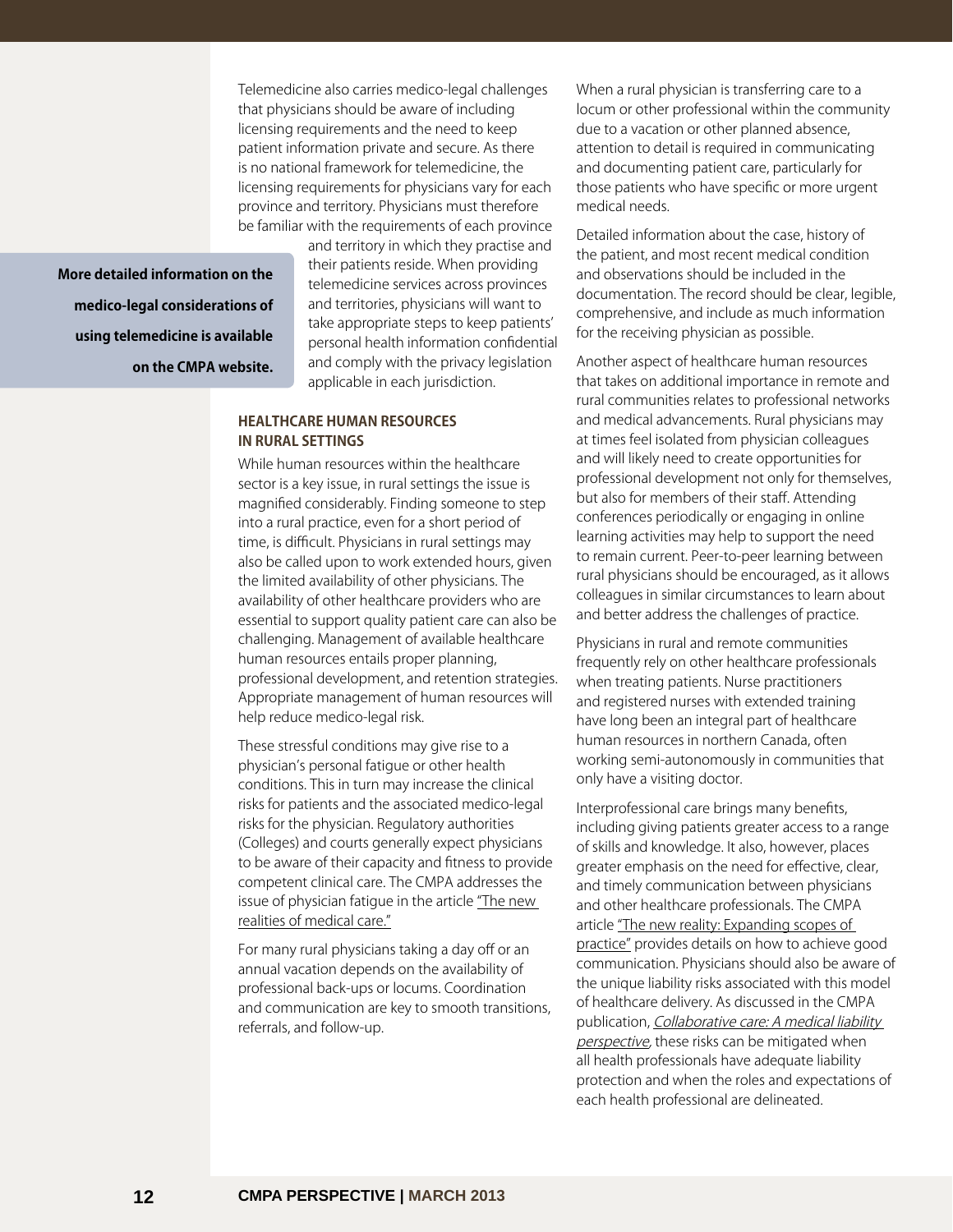### **Communication between physicians and healthcare team members**

In the normal course of a week, the rural physician may attend to patients in several communities, with satellite offices set up across an expansive catchment area. Travelling to these communities, ensuring follow-up to referrals and consultations with specialists often located in urban areas, and coordinating between healthcare teams are all elements of a rural practice.

In some remote communities, regional electronic networks have been set up to facilitate the exchange of patient information, allowing rural physicians and their team members to examine diagnostic imaging studies transmitted electronically. In other cases, medical records have been digitized to facilitate transfer between satellite offices.3

Anticipating the information that members of the healthcare team may require is paramount to proper coordination, timely intervention, and follow-up related to patient care. Practising in a rural setting, given the distance, patient caseload, and need for referrals or transfers, places additional emphasis and value on clear documentation. Poor communication can lead to disruptions in continuity of care, delayed diagnoses, and unnecessary testing — not to mention frustrated patients.

Many rural practices depend on locums to replace physicians when they take holidays. Familiarizing locum physicians with systems and providing briefing notes and face-to-face updates if possible on particular cases, including any anticipated problems and how to generally manage these, will help smooth the flow of information and the transition.

Here are a few points to consider:

- ► Clear and detailed documentation in the medical record on the diagnosis, test results, and the treatment plan will enable consulting physicians, the healthcare team, or locums to follow through more precisely or to adjust treatment should there be a need.
- ► Regardless of the experience or type of practice, communication between all providers should be clear, comprehensive, and timely. Using structured communication techniques to reaffirm key messages and confirm comprehension is a good idea. For additional [strategies see the CMPA article "Improving](http://www.cmpa-acpm.ca/cmpapd04/docs/resource_files/perspective/2011/02/com_p1102_2-e.cfm)  communication between physicians," at cmpa-acpm.ca.

#### **Referrals and transfers**

When a rural physician decides to refer a patient to a specialist or to transfer a patient to a hospital, the facility is likely to be located at some distance. Transportation might occur by ground or air ambulance, and the family physician may not have had the opportunity to become familiar with processes at that particular urban hospital or medical facility. Whether referrals, transfers, or handovers of care, such conditions demand attention to detail. As well, given the issue of travel and distance, detailing why and when a decision has been made by the physician to transfer a patient to another facility or to a consultant for further diagnostic tests or treatment should be well documented in the medical record.

At times it is not possible for a rural physician to promptly transfer a patient to a tertiary facility due to varying conditions, be it weather, resources, etc. In these circumstances, appropriate temporary measures should be determined by the referring and receiving physicians until the conditions are remedied. In some jurisdictions, protocols have been established which facilitate the timely transfer of patients.

Here are a few points to keep in mind when a transfer or referral is being made:

- ► Medical orders should be written in a clear and legible manner and progress notes or other suitable medical history should be available on the record or should be updated to accurately reflect a patient's condition.
- ► Referring physicians should be aware of the core elements of a good referral including information about the problem, the clinical question to be answered, patient details, and the results of relevant investigations and treatments already provided.
- Using templates for referral letters and consultation reports may enhance communication and efficiency particularly when time and distance are factors.

 $\overline{\mathbf{r}}$